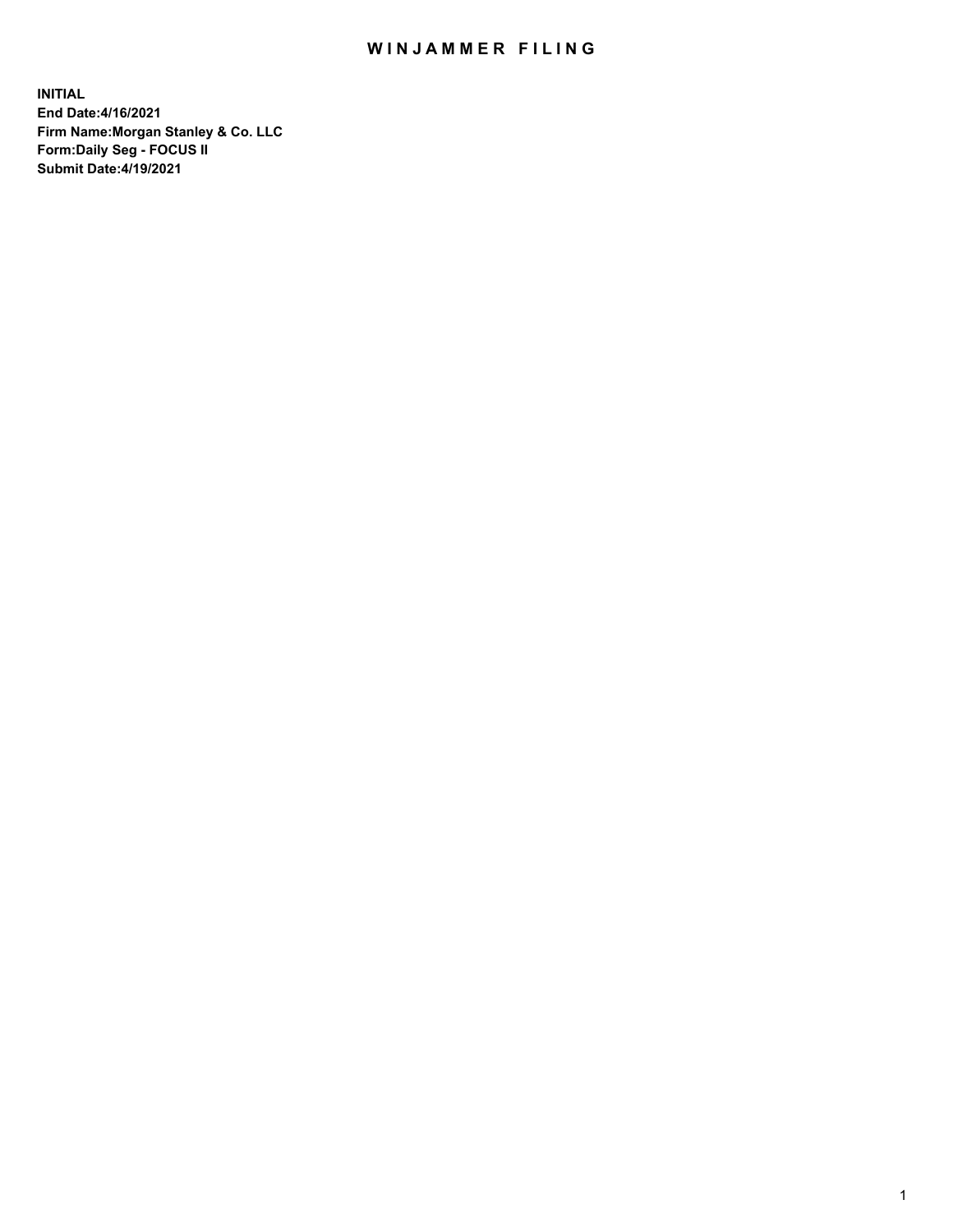**INITIAL End Date:4/16/2021 Firm Name:Morgan Stanley & Co. LLC Form:Daily Seg - FOCUS II Submit Date:4/19/2021 Daily Segregation - Cover Page**

| Name of Company                                                                                                                                                                                                                                                                                                                | Morgan Stanley & Co. LLC                                    |
|--------------------------------------------------------------------------------------------------------------------------------------------------------------------------------------------------------------------------------------------------------------------------------------------------------------------------------|-------------------------------------------------------------|
| <b>Contact Name</b>                                                                                                                                                                                                                                                                                                            | <b>Ikram Shah</b>                                           |
| <b>Contact Phone Number</b>                                                                                                                                                                                                                                                                                                    | 212-276-0963                                                |
| <b>Contact Email Address</b>                                                                                                                                                                                                                                                                                                   | Ikram.shah@morganstanley.com                                |
| FCM's Customer Segregated Funds Residual Interest Target (choose one):<br>a. Minimum dollar amount: ; or<br>b. Minimum percentage of customer segregated funds required:% ; or<br>c. Dollar amount range between: and; or<br>d. Percentage range of customer segregated funds required between: % and %.                       | 235,000,000<br><u>0</u><br>00<br>0 <sub>0</sub>             |
| FCM's Customer Secured Amount Funds Residual Interest Target (choose one):<br>a. Minimum dollar amount: ; or<br>b. Minimum percentage of customer secured funds required:%; or<br>c. Dollar amount range between: and; or<br>d. Percentage range of customer secured funds required between:% and%.                            | 140,000,000<br><u>0</u><br>0 <sub>0</sub><br>0 <sub>0</sub> |
| FCM's Cleared Swaps Customer Collateral Residual Interest Target (choose one):<br>a. Minimum dollar amount: ; or<br>b. Minimum percentage of cleared swaps customer collateral required:% ; or<br>c. Dollar amount range between: and; or<br>d. Percentage range of cleared swaps customer collateral required between:% and%. | 92,000,000<br><u>0</u><br>0 Q<br>0 <sub>0</sub>             |

Attach supporting documents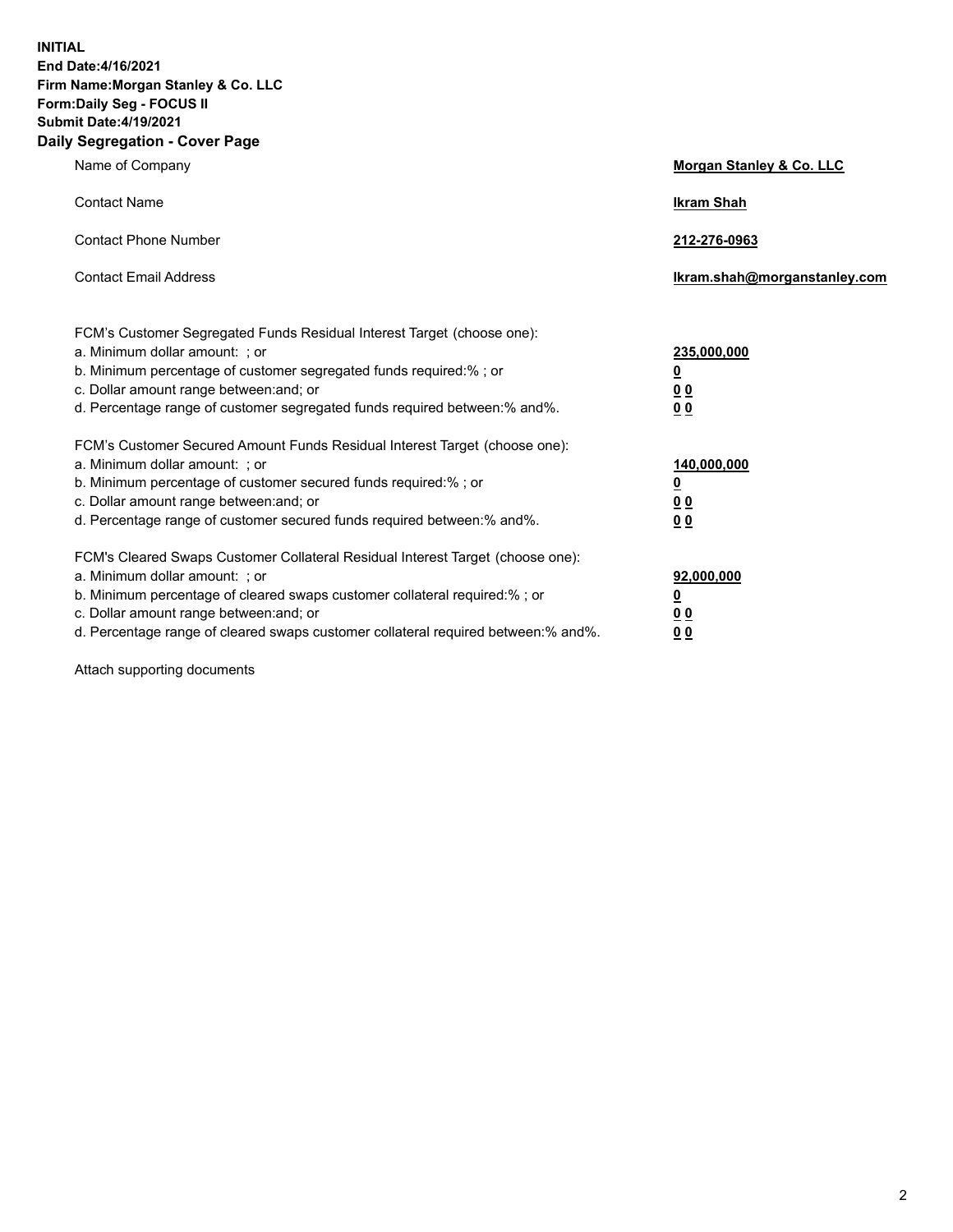## **INITIAL End Date:4/16/2021 Firm Name:Morgan Stanley & Co. LLC Form:Daily Seg - FOCUS II Submit Date:4/19/2021**

## **Daily Segregation - Secured Amounts**

Foreign Futures and Foreign Options Secured Amounts Amount required to be set aside pursuant to law, rule or regulation of a foreign government or a rule of a self-regulatory organization authorized thereunder 1. Net ledger balance - Foreign Futures and Foreign Option Trading - All Customers A. Cash **4,703,686,109** [7315] B. Securities (at market) **2,232,097,988** [7317] 2. Net unrealized profit (loss) in open futures contracts traded on a foreign board of trade **876,227,344** [7325] 3. Exchange traded options a. Market value of open option contracts purchased on a foreign board of trade **20,828,054** [7335] b. Market value of open contracts granted (sold) on a foreign board of trade **-17,167,944** [7337] 4. Net equity (deficit) (add lines 1. 2. and 3.) **7,815,671,551** [7345] 5. Account liquidating to a deficit and account with a debit balances - gross amount **36,422,704** [7351] Less: amount offset by customer owned securities **-35,989,061** [7352] **433,643** [7354] 6. Amount required to be set aside as the secured amount - Net Liquidating Equity Method (add lines 4 and 5) 7. Greater of amount required to be set aside pursuant to foreign jurisdiction (above) or line 6. FUNDS DEPOSITED IN SEPARATE REGULATION 30.7 ACCOUNTS 1. Cash in banks A. Banks located in the United States **671,310,846** [7500] B. Other banks qualified under Regulation 30.7 **802,169,709** [7520] **1,473,480,555** 2. Securities A. In safekeeping with banks located in the United States **531,023,886** [7540] B. In safekeeping with other banks qualified under Regulation 30.7 **23,922,493** [7560] **554,946,379** 3. Equities with registered futures commission merchants A. Cash **21,338,218** [7580] B. Securities **0** [7590] C. Unrealized gain (loss) on open futures contracts **-2,519,238** [7600] D. Value of long option contracts **0** [7610] E. Value of short option contracts **0** [7615] **18,818,980** [7620] 4. Amounts held by clearing organizations of foreign boards of trade A. Cash **0** [7640] B. Securities **0** [7650] C. Amount due to (from) clearing organization - daily variation **0** [7660] D. Value of long option contracts **0** [7670] E. Value of short option contracts **0** [7675] **0** [7680] 5. Amounts held by members of foreign boards of trade A. Cash **3,426,311,418** [7700] B. Securities **1,677,151,609** [7710] C. Unrealized gain (loss) on open futures contracts **878,746,582** [7720] D. Value of long option contracts **20,828,054** [7730] E. Value of short option contracts **-17,167,944** [7735] **5,985,869,719** 6. Amounts with other depositories designated by a foreign board of trade **0** [7760] 7. Segregated funds on hand **0** [7765] 8. Total funds in separate section 30.7 accounts **8,033,115,633** [7770] 9. Excess (deficiency) Set Aside for Secured Amount (subtract line 7 Secured Statement Page 1 from Line 8)

- 10. Management Target Amount for Excess funds in separate section 30.7 accounts **140,000,000** [7780]
- 11. Excess (deficiency) funds in separate 30.7 accounts over (under) Management Target **77,010,439** [7785]

**0** [7305]

**7,816,105,194** [7355]

## **7,816,105,194** [7360]

[7530]

[7570]

[7740] **217,010,439** [7380]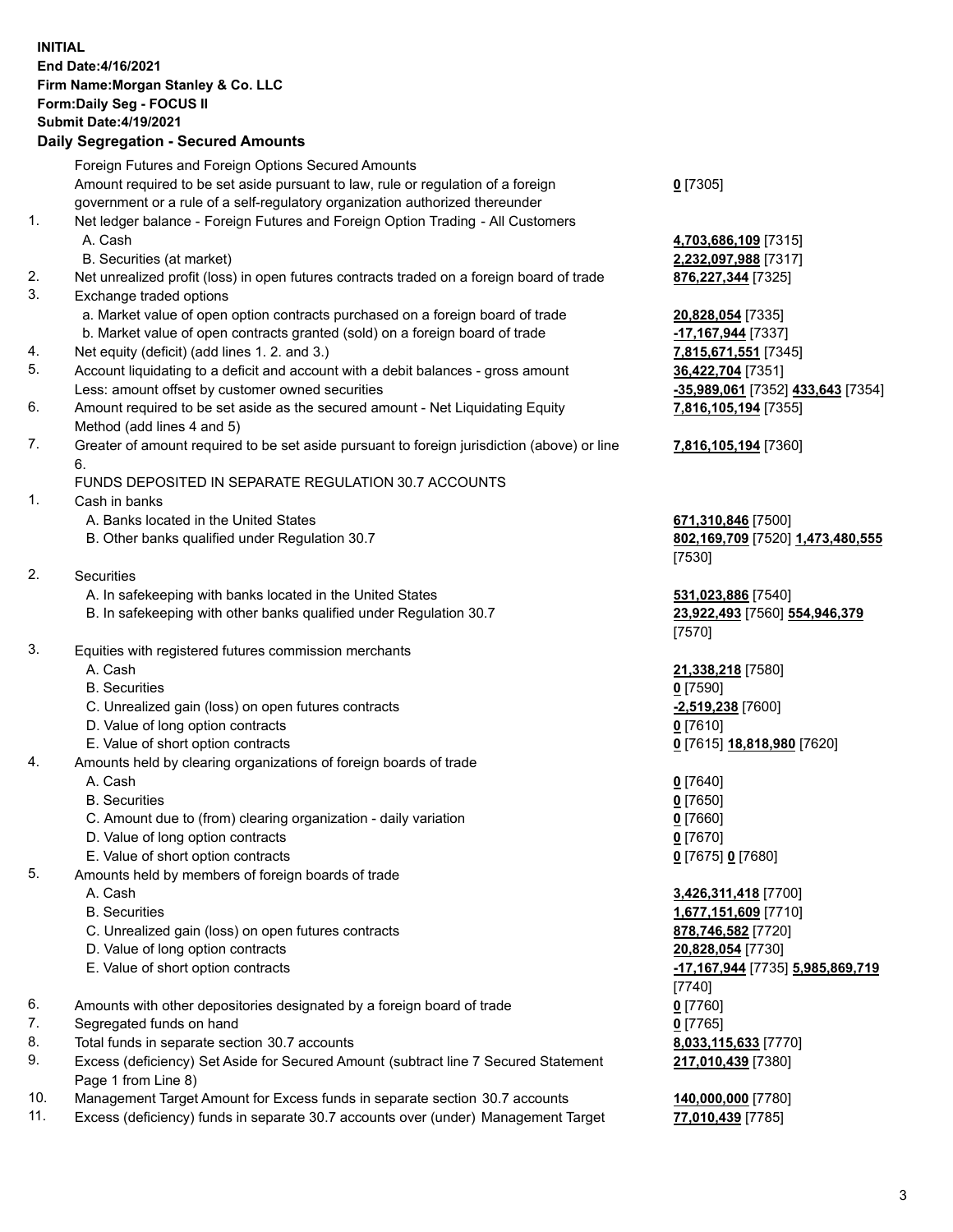**INITIAL End Date:4/16/2021 Firm Name:Morgan Stanley & Co. LLC Form:Daily Seg - FOCUS II Submit Date:4/19/2021 Daily Segregation - Segregation Statement** SEGREGATION REQUIREMENTS(Section 4d(2) of the CEAct) 1. Net ledger balance A. Cash **14,039,336,231** [7010] B. Securities (at market) **7,999,415,832** [7020] 2. Net unrealized profit (loss) in open futures contracts traded on a contract market **3,140,343,105** [7030] 3. Exchange traded options A. Add market value of open option contracts purchased on a contract market **751,530,056** [7032] B. Deduct market value of open option contracts granted (sold) on a contract market **-334,721,875** [7033] 4. Net equity (deficit) (add lines 1, 2 and 3) **25,595,903,349** [7040] 5. Accounts liquidating to a deficit and accounts with debit balances - gross amount **344,089,873** [7045] Less: amount offset by customer securities **-341,897,666** [7047] **2,192,207** [7050] 6. Amount required to be segregated (add lines 4 and 5) **25,598,095,556** [7060] FUNDS IN SEGREGATED ACCOUNTS 7. Deposited in segregated funds bank accounts A. Cash **3,764,968,091** [7070] B. Securities representing investments of customers' funds (at market) **0** [7080] C. Securities held for particular customers or option customers in lieu of cash (at market) **1,665,431,151** [7090] 8. Margins on deposit with derivatives clearing organizations of contract markets A. Cash **13,735,326,911** [7100] B. Securities representing investments of customers' funds (at market) **0** [7110] C. Securities held for particular customers or option customers in lieu of cash (at market) **6,333,984,681** [7120] 9. Net settlement from (to) derivatives clearing organizations of contract markets **57,846,151** [7130] 10. Exchange traded options A. Value of open long option contracts **751,530,056** [7132] B. Value of open short option contracts **-334,721,875** [7133] 11. Net equities with other FCMs A. Net liquidating equity **10,306,577** [7140] B. Securities representing investments of customers' funds (at market) **0** [7160] C. Securities held for particular customers or option customers in lieu of cash (at market) **0** [7170] 12. Segregated funds on hand **0** [7150] 13. Total amount in segregation (add lines 7 through 12) **25,984,671,743** [7180] 14. Excess (deficiency) funds in segregation (subtract line 6 from line 13) **386,576,187** [7190] 15. Management Target Amount for Excess funds in segregation **235,000,000** [7194]

16. Excess (deficiency) funds in segregation over (under) Management Target Amount Excess

**151,576,187** [7198]